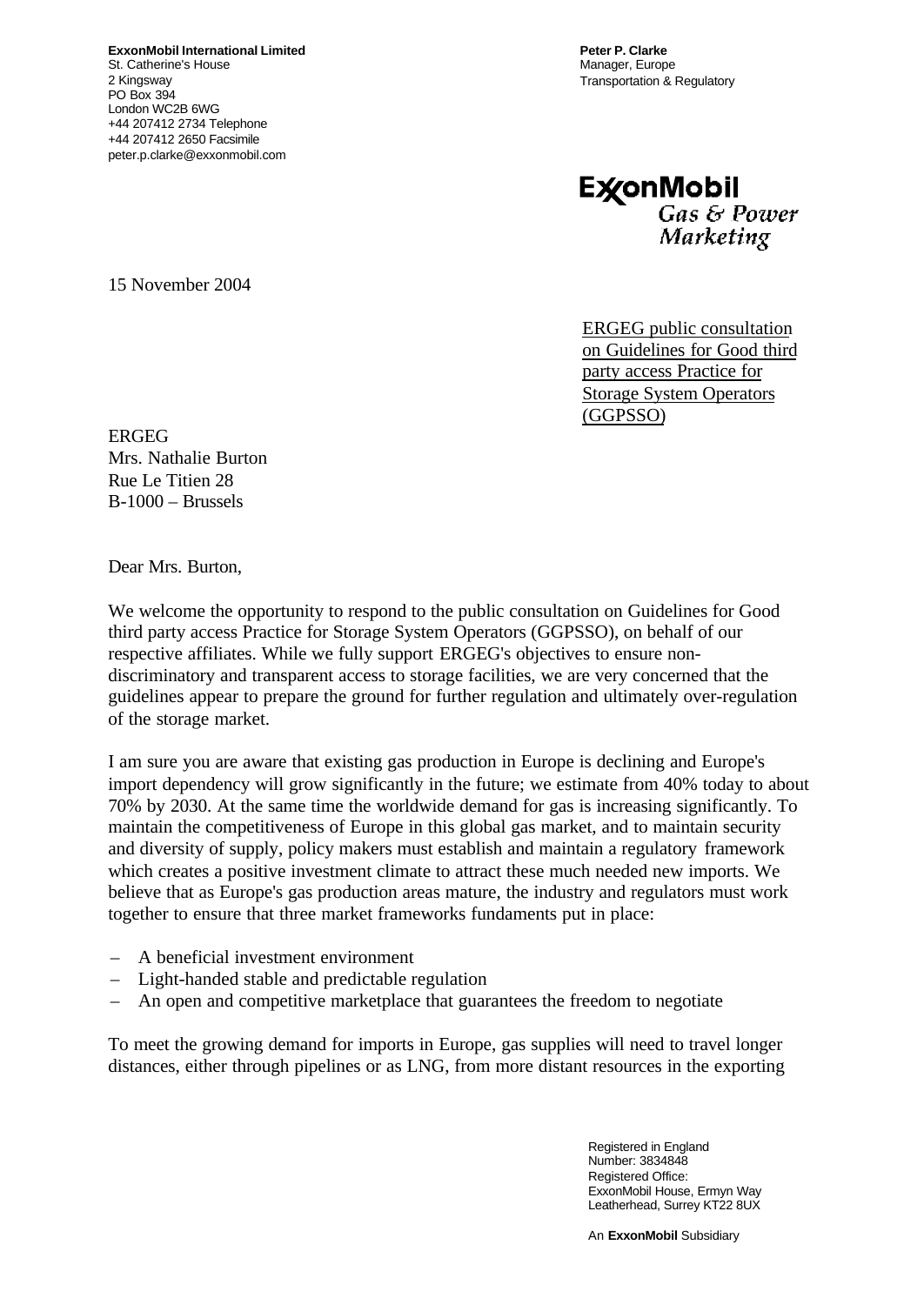regions. In order to maintain competitive import costs, import volumes will likely be delivered to the markets in Europe at a high load factor. Given this increasing supply of gas at a high load factor, the market demand for lower load factor gas will inevitably require significant new investment in storage facilities.

To attract these necessary new storage investments to Europe an attractive market environment must be created and maintained. In this regard we support the European Commission's and member states regulators' efforts to liberalize the European gas market. But we caution that this is a delicate balance in which over regulation to control the liberalized market can undermine the market development itself. As such we believe that it is entirely inappropriate for national regulatory authorities to be granted additional powers of review under the proposed voluntary GGPSSO.

In the past the guidelines for good practice that were openly discussed and developed by the Madrid-Forum provided a useful function as a reference for contract negotiations for access to infrastructure. To the extent that guidelines keep their function as a reference and benchmark for good practice, and do not become a step in a process leading to over-regulation, we support their development and their open discussion in the Madrid-Forum. While we are generally supportive of the GGPSSOs as voluntary guidelines, we continue to have concerns with a number of areas in the current draft and have summarized our key concerns below:-

- In our view the guidelines should clearly define the storage facilities that they refer to. The scope of the guidelines should not go beyond that of the Gas Directive II. Storage facilities that are excluded by the Gas Directive II from third party access, e.g. facilities used for production operations according to Art. 2 (9) GD II, should be excluded from all requirements including the information requirements of the GGPSSOs. In this context we also do not believe that storages or storage capacities that are currently excluded by law from third party access shall be named as subject for an approval for exemptions by the national regulatory authorities. Additionally, storage facilities that are connected or attached to LNG import facilities should be excluded from the GGPSSOs again consistent with the Gas Directive II.
- Given the essential requirement, for a open and freely functioning commercial storage market, that market participants are able to offer and to negotiate storage contracts that meet the market and user's requirements while taking into account the physical characteristics of each reservoir, we do not support prescribing commercial conditions, e.g. via a storage code. In this context the prescription of ratios of long term and short term contracts and the prescription of ratios of bundled and unbundled services does not meet the market/users nor facility owners/ investors needs. It will unnecessarily limit access to storage facilities and reduce the effectiveness and attractiveness of investment opportunities.
- Generally, we are supportive of the principle of use-it-or-loose-it (UIOLI). However, with regard to storage facilities, care must be taken in determining the definition of "use". There is a broad range of contractual commitments that require a user to book capacity which is only used in certain limited circumstances, e.g. for peak day supply obligations (one peak day in 20 winters) or to back-up firm supply obligations. In these